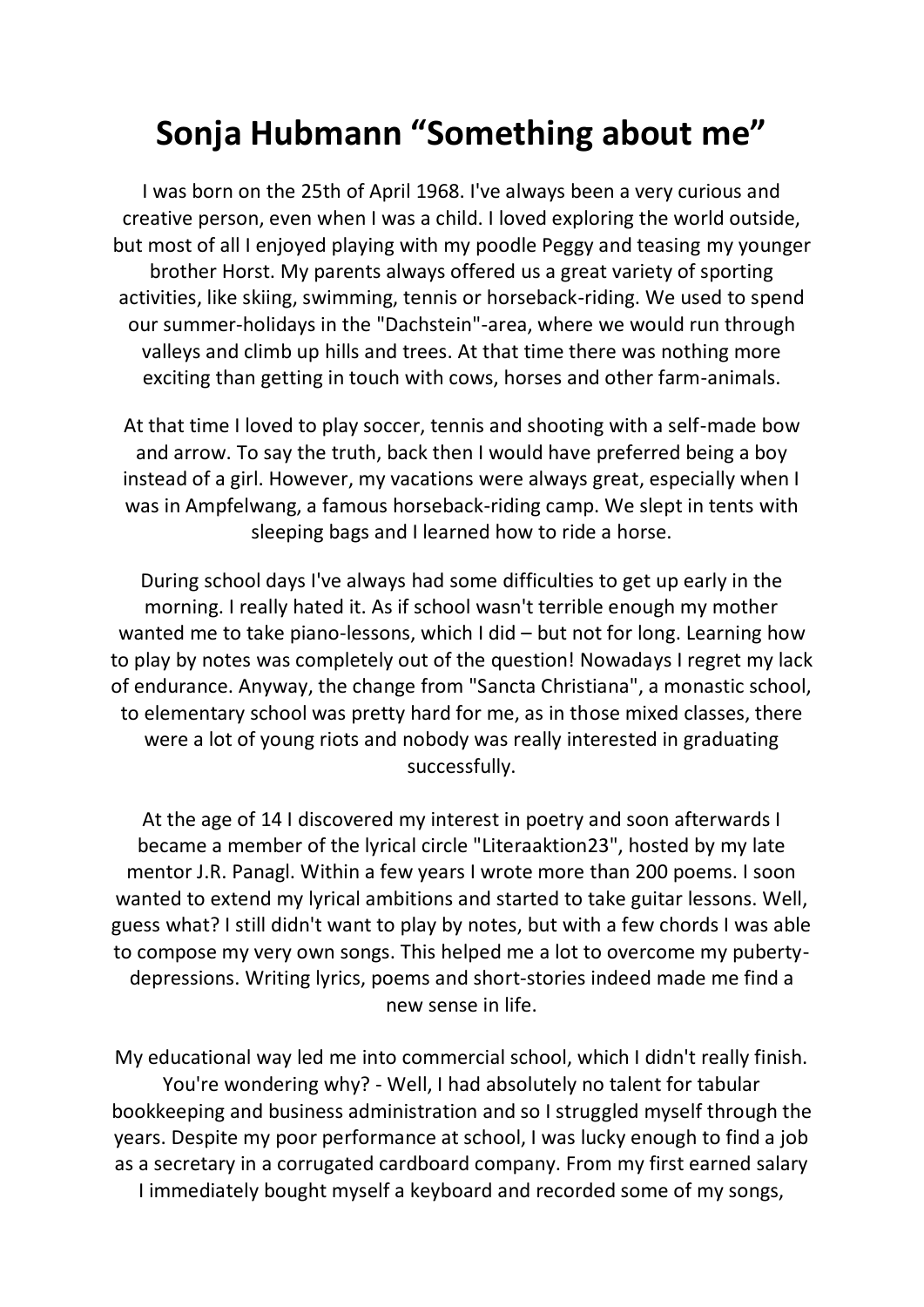which I sent off to several producers. Only one of them recognized my well hidden talents.

I've chosen a very odd pseudonym – "Sherey Champagne" – and recorded my first single "Don't be afraid" with my producer René Reitz. Well, I have to admit that I wasn't a natural born singer and so I had to practice a lot. At this point I wanna thank René for his patience as he taught me important things about interpretation, intonation and all the other stuff that a singer should know.

In 1990 I appeared in the Austrian TV-Show "Checkpoint", hosted by Joesi Prokopetz. I performed the song "Night after night", which was also released on vinyl. Another song, "Wet sheet", completed my vinyl-trio. Though the songs where really great, we didn't have too much success with them and so René Reitz suggested to write some erotic songs in German. At the beginning I wasn't too excited about it, but I agreed on it and finally wrote some.

This time we've chosen "Xenia" as a new stage name and recorded the album "Ohne Zensur". Well, though the title translates as "without censorship", they didn't play it on the radio. In our despair we created large displays and started a huge point-of-sale promotion. The concept worked out and the album soon reached platinum status.

Two years later we released a Christmas CD, called "Jesus Christus". I performed two of these songs in the ORF-Benefit-Show "Licht ins Dunkel". During the video shooting "Wintermärchenwald" I had an unpleasant encounter with a deer that attacked me from behind and threw me up in the air. Thank God, my injuries were not that bad.

Anyway, there was one special thing that's been bothering me for years. What was it? My nose! I always considered it too big and bulky and it simply didn't fit into my face. Therefore I thought it was about time to undergo a little nose surgery and so I travelled to Munich. It wasn't such an easy decision as I was pretty scared having it done, but afterwards I didn't regret this step and I guess I'd do it again, if I had to.

During that time I started taking dance-classes at the "Tanzforum Wien" and the "Move on". I really loved jazz dance and hip hop, but I also tried out a little tap dancing, ballet and afro. Inspired by my passion for dancing, I wrote a musical, called "Dope". Four others followed within the next few years, buto only one piece found its way on stage. The country-musical "Country-Hasi-Show" was a tremendous success at the premiere in Kritzendorf. I played the